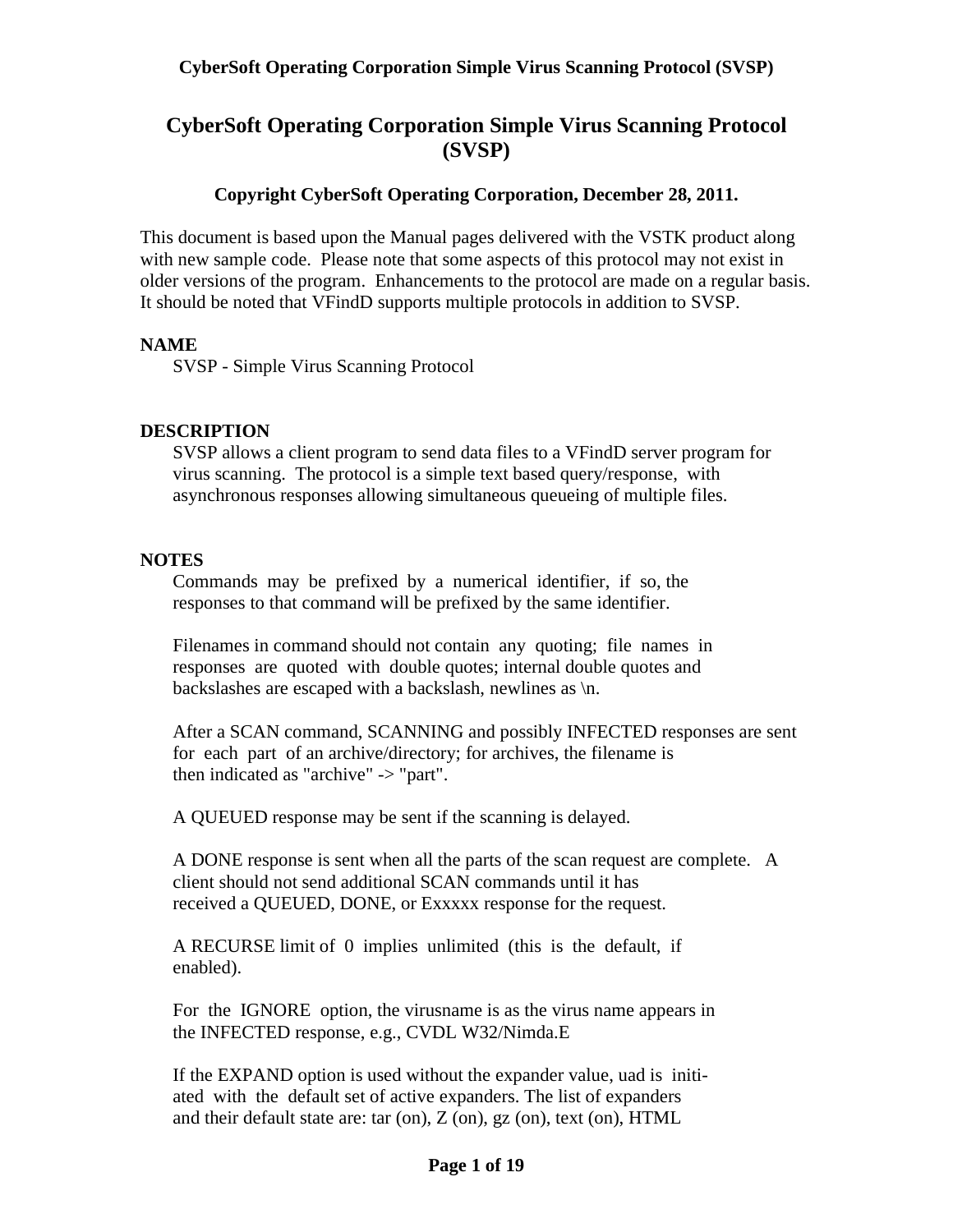(off), zip (on), TNEF (on), Hqx8 (on), RAR (on), CAB (on). (List is increased on a regular basis pleaser refer to program notes for details or call CyberSoft technical support.

## **COMMANDS**

[id] ENABLE option Set a flag [id] ENABLE option [value] Add an option [id] DISABLE option [value] Clear a flag, remove options [id] SCAN/how/what [args] Scan data for viruses [id] QUIT Close and disconnect

# **OPTIONS**

Options control details of the scanning process.

| <b>IGNORE</b> virusname   | Don't report this virus                               |
|---------------------------|-------------------------------------------------------|
| <b>EXCLUDE</b> [filename] | Don't scan this file                                  |
| EXPAND [expander]         | Use this expander in UAD $(*$ means all)              |
| <b>RECURSE</b> limit      | Expand files and directories recursively to the limit |
| ORIGINAL                  | Scan original or compressed file and components       |
| $HTML [1-3]$              | HTML to text conversion level                         |
|                           |                                                       |

# **DATA SOURCE**

The /what tells the source of data to scan.

| /REQUEST [filename]      | Client connects to server port               |
|--------------------------|----------------------------------------------|
| /PORT portnum [filename] | Server connects to client port               |
| /FILE filename           | Scan data from file/directory                |
| /FILE-SHA1 filename      | Scan data from file (& need its SHA1 hash)   |
| /DATA bytes              | Data sent inline, after SEND response FUTURE |
| (none)                   | Inline as above, until socket closing        |
|                          |                                              |

Note: Only /FILE is implemented by the first version of the vfindd daemon.

# **DATA FORMAT**

The /how indicates the format of the data to scan.

(none) Raw data to be scanned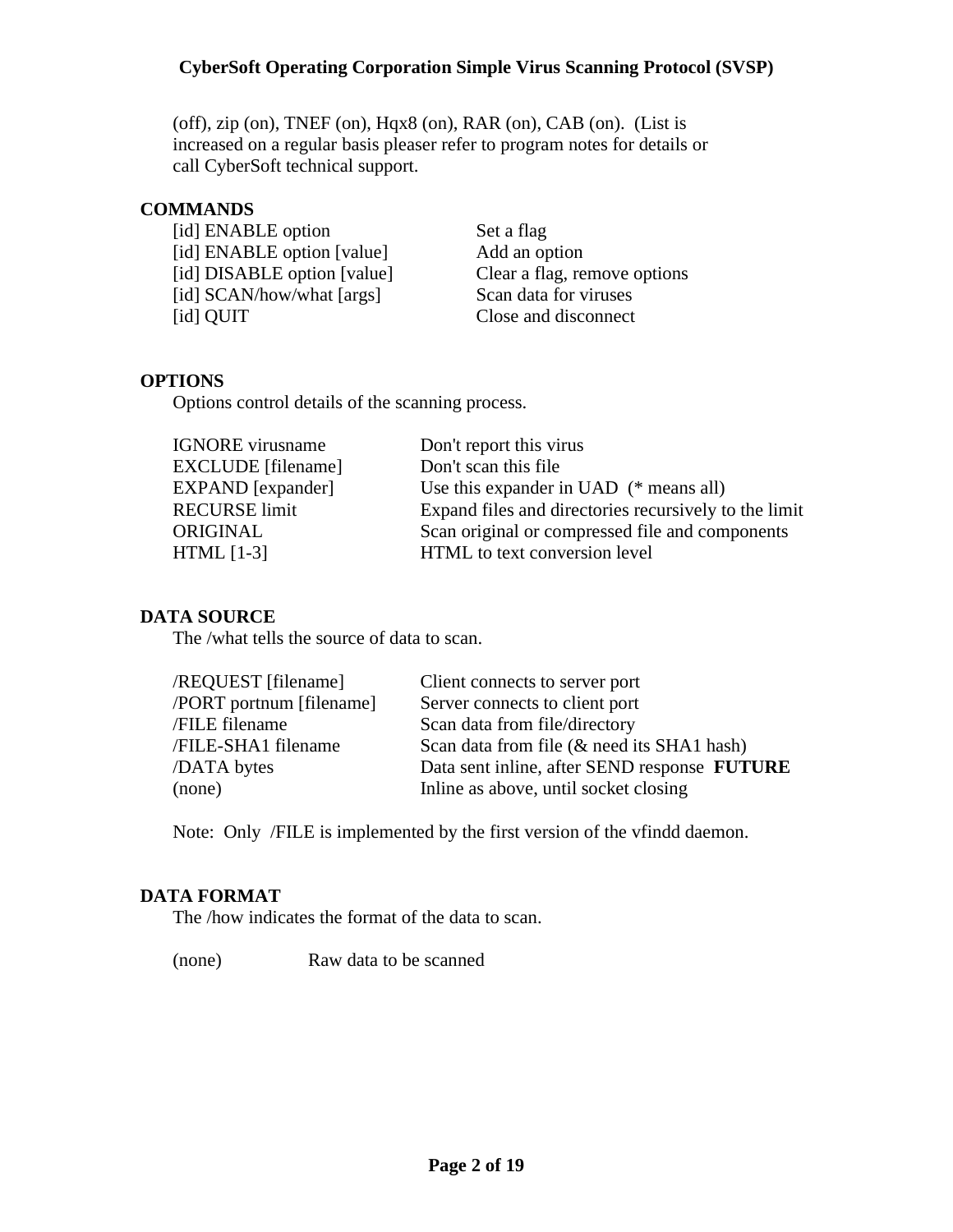## **RESPONSES**

The client should accept these responses:

| [id] READY                                   | Initial connection prompt                           |
|----------------------------------------------|-----------------------------------------------------|
| [id] DENIED                                  | The connection is denied/blocked                    |
| $\lceil$ id $\rceil$ OK                      | Command accepted (option enabled, etc)              |
| [id] QUEUED                                  | File queued for later scanning                      |
| [id] Exxxxx message                          | Command failed (errno name)                         |
| [id] SEND portnum                            | Server provided port for scanning (from /PORT)      |
| [id] SEND                                    | Server is ready to receive data inline (from /DATA) |
| [id] SCANNING filename                       | File scan started                                   |
| [id] INFECTED virusname : filename : message | File is infected                                    |
| [id] DONE viruscount : filename              | File scan is complete                               |
| [id] DONE viruscount : filename : SHA1-Hash  | File scan is complete (for                          |
|                                              | SCAN/FILE-SHA1)                                     |

## **ERRORS**

A specific subset of errno names may be returned to indicate errors

|                | EINVAL Invalid argument |                                                         |
|----------------|-------------------------|---------------------------------------------------------|
| <b>ENOTSUP</b> |                         | Argument or option not implemented                      |
| EACCES         |                         | File or directory could not be read                     |
| ENOENT         |                         | File or directory does not exist; no connection to port |
| EAGAIN         |                         | Server temporarily out of resources                     |
| EFAULT         |                         | Server internal error                                   |

# **EXAMPLES**

Client connects to server port Server accepts the connection

 | READY |SCAN/FILE /tmp/foo | | QUEUED | SCANNING "/tmp/foo" | DONE : "/tmp/foo" |QUIT  $| OK$ Client closes the socket

Server closes the socket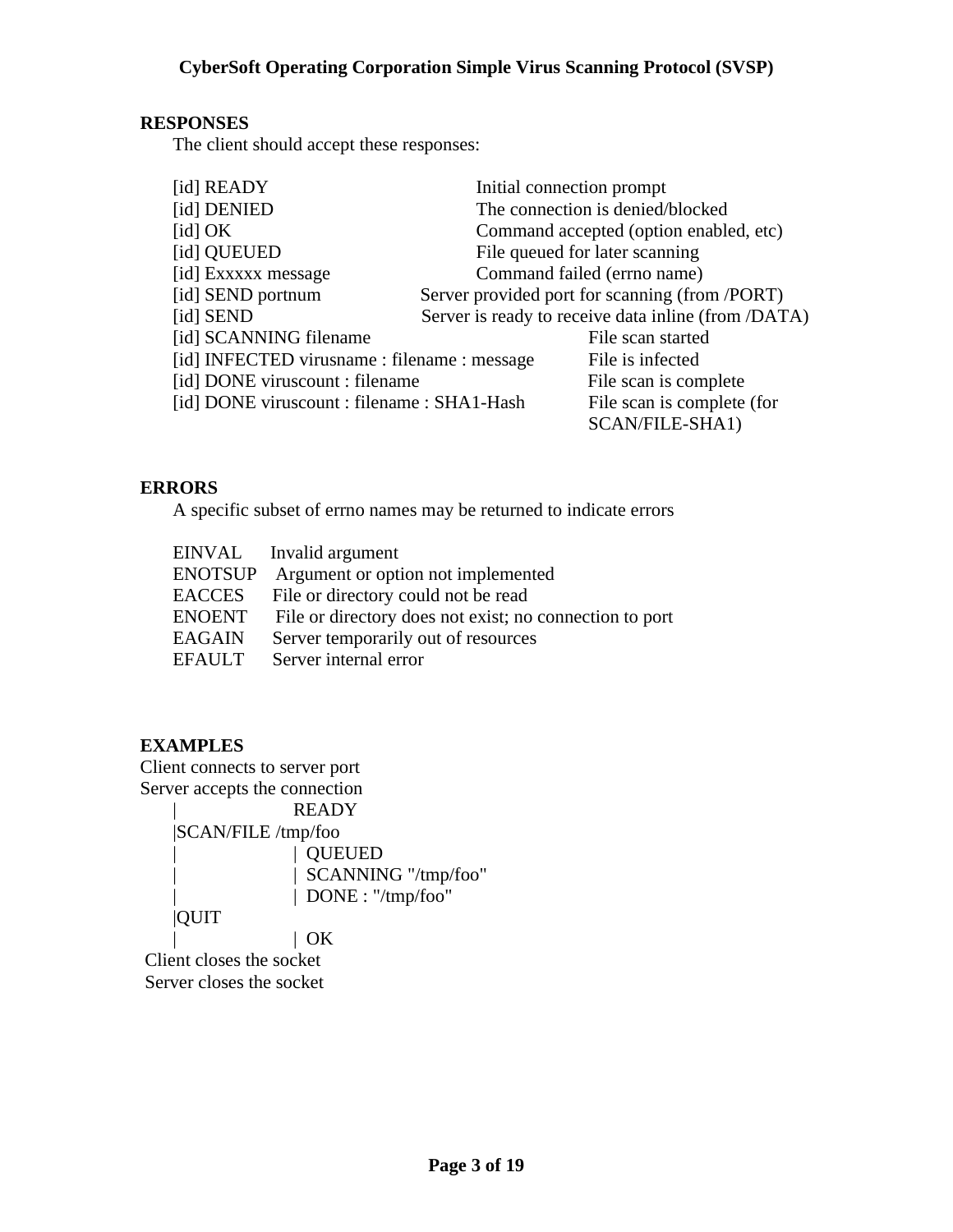```
Client connects to server port 
Server accepts the connection 
                  READY 
    |ENABLE RECURSE 1 
                   \mid OK
     |1 SCAN/FILE /tmp/foo.zip | 
                     | | 1 QUEUED 
     |2 SCAN/FILE /tmp/foo.exe | 
                     | | 2 QUEUED 
                    | 1 SCANNING "/tmp/foo.zip" -> "/some/file"
                    | 2 SCANNING "/tmp/foo.exe"
                    | 1 SCANNING "/tmp/foo.zip" -> "/other/file"
                    | 1 INFECTED CVDL W32/Sick : "" -> "/other/file" : end at 1234
                    | 1 DONE : "/tmp/foo.zip"
    |OUT\mid OK
     |closes the socket
```
# **Error Reports**

Please report all bugs to support@cyber.com Make sure to include the version of vfindd, the platform and OS, the script or command used, the complete output showing the bug, a short description of the problem, and contact information.

# **SAMPLE SOURCE CODE**

The following sample source code in the C language is intended to be a starting point for anyone who want to implement the SVSP protocol with the VFindD.

```
#include <time.h>
#include <stdio.h>
#include <errno.h>
#include <ctype.h>
#include <fcntl.h>
#include <string.h>
#include <limits.h>
#include <stdlib.h>
#include <unistd.h>
#include <alloca.h>
#include <sys/types.h>
#include <sys/stat.h>
...
```
...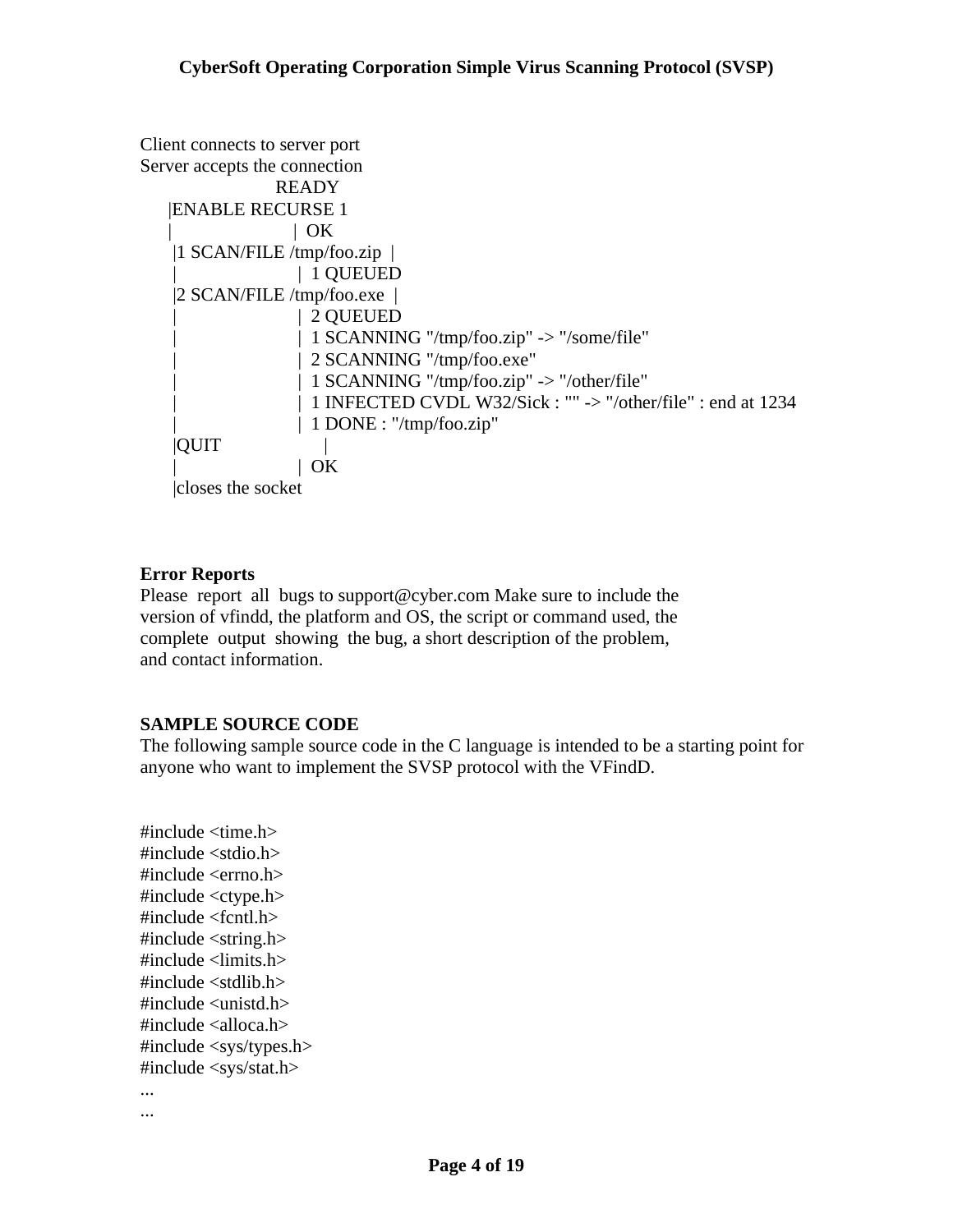```
#ifdef CONF_OS_WIN32
#define LOCALHOST "127.0.0.1"
#else
#define LOCALHOST "localhost"
#endif
...
...
int
vf_init(const char *const *argv)
{
   ...
   ...
   if (!servers_connected())
     connect_server(NULL, LOCALHOST);
   if (!servers_connected()) {
     printf("##==>>> No server connected -- exiting\n");
     fflush(stdout);
    exit(1); }
   ...
   ...
   return 1;
}
  ...
  ...
  ...
struct queue_data {
   struct queue_data *next;
   int pending_requests;
  const struct vfconf *config;
   int result;
  struct vfstat *vfstat;
   int sock;
   void *user;
};
```
...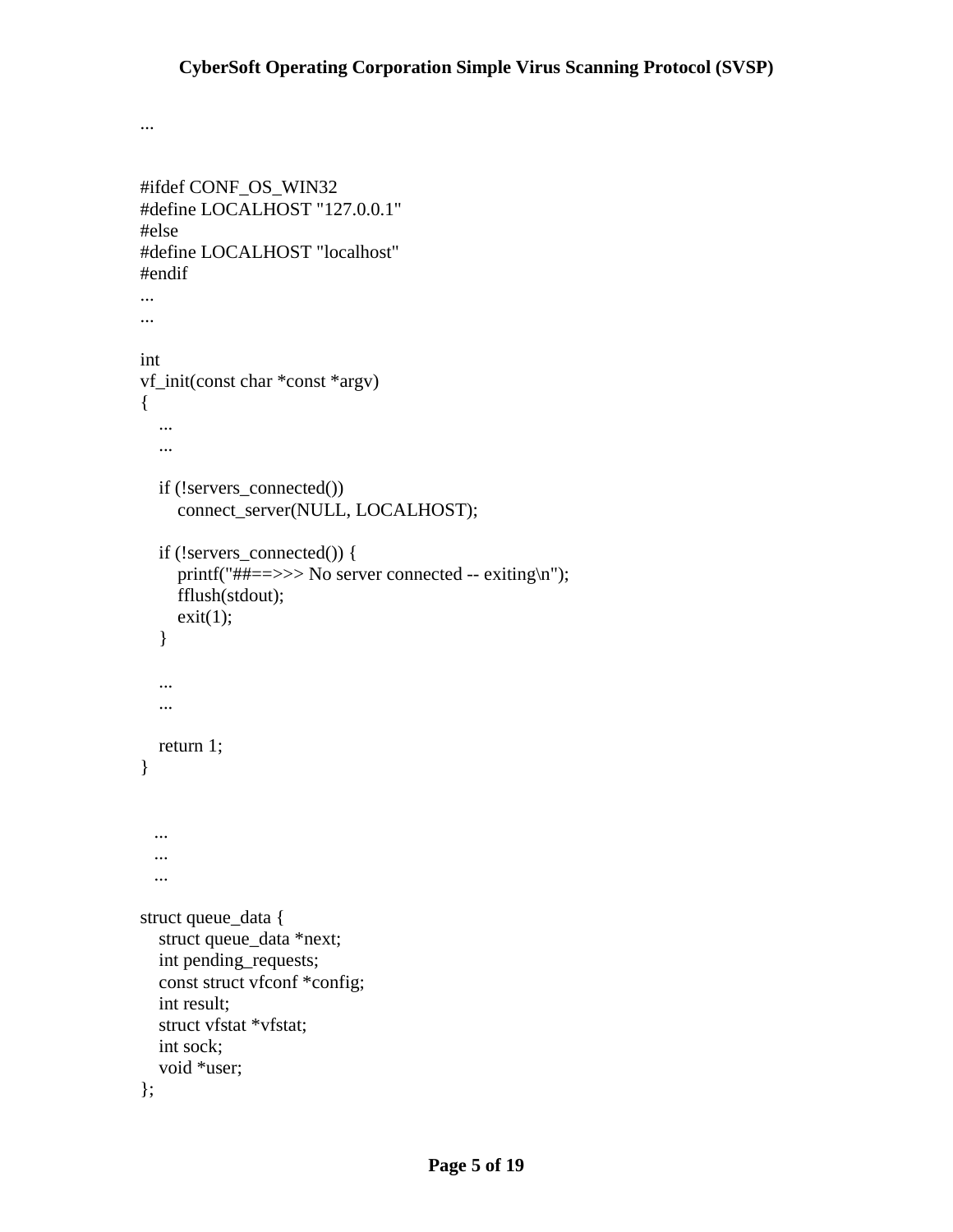```
struct per_request {
   const char *filename;
   struct queue_data *queue_data;
};
static int
handle_scan(int server,
        char *text,
        int size,
        int id,
        void *ptr)
{
   char buf[BUFSIZ];
  struct per_request *request = ptr;
  struct queue_data *q = request->queue_data;
   char *filename, *virus, *message;
  int bytes, error = 0;
  int waiting = 0;
   int file;
   char *args;
   char *end;
   int count;
   long port;
   int channel;
#ifdef DEBUG_CLIENT
   fprintf(stderr, "HANDLE %d: '%d %s'\n", size, id, text);
#endif
  args = nextword(text);text = trim(text);args = trim(args);if (q->pending_requests \leq 0) {
     unexpected("SCAN", "No pending requests", NULL);
      goto done;
   }
   /* FIXME: break up in separate functions ? */
  if (strcasecmp(text, "QUEUED") == 0) {
     set_available(server);
     return 0;
   }
  if (strcasecmp(text, "SCANNING") == 0) {
      ++q->vfstat->total_file_count;
```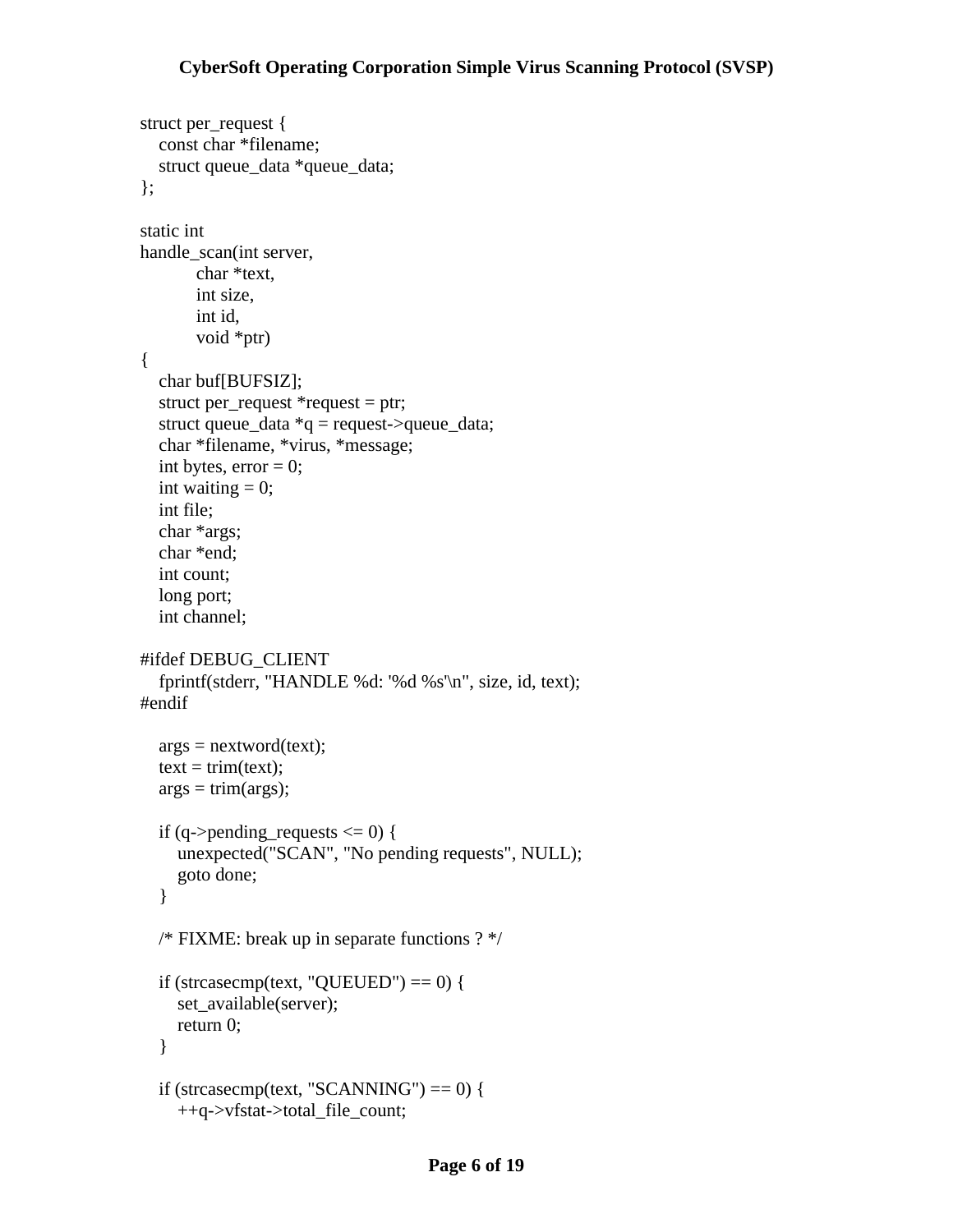```
 announce_check(q->sock, args, q->user);
     return 0;
   }
  if (strcasecmp(text, "DONE") == 0) {
     if (split3(&virus, &filename, NULL, args)) {
       count = (int) strtoul(virus, &end, 10);
       if (count < 0 || *end != '\0') {
          unexpected("SCAN", text, virus);
         count = 0;
        }
        announce_done(q->sock, filename, count, q->user);
       if (q->vfstat != NULL) {
          q->vfstat->total_virus_count += count;
        }
     }
     else {
        unexpected("SCAN", text, args);
      }
     goto done;
   }
  if (strcasecmp(text, "INFECTED") == 0) {
     if (split3(&virus, &filename, &message, args))
        announce_found(q->sock, filename, virus, message, q->user);
     else
        unexpected("SCAN", text, args);
     return 0;
   }
  if (strcasecmp(text, "SEND") == 0) {
    if (args == NULL) {
        unexpected("SCAN", "SEND: missing port (NYI)", args);
        goto done;
     }
    port = strtoul(args, &end, 10);
    if (*end != '\0' || port < 0 || port != (unsigned short) port) {
        unexpected("SCAN", "SEND: bad port", args);
        goto done;
     }
#ifdef DEBUG_CLIENT
     fprintf(stderr, "Delivering '%s' to port %d\n",
                request->filename,
```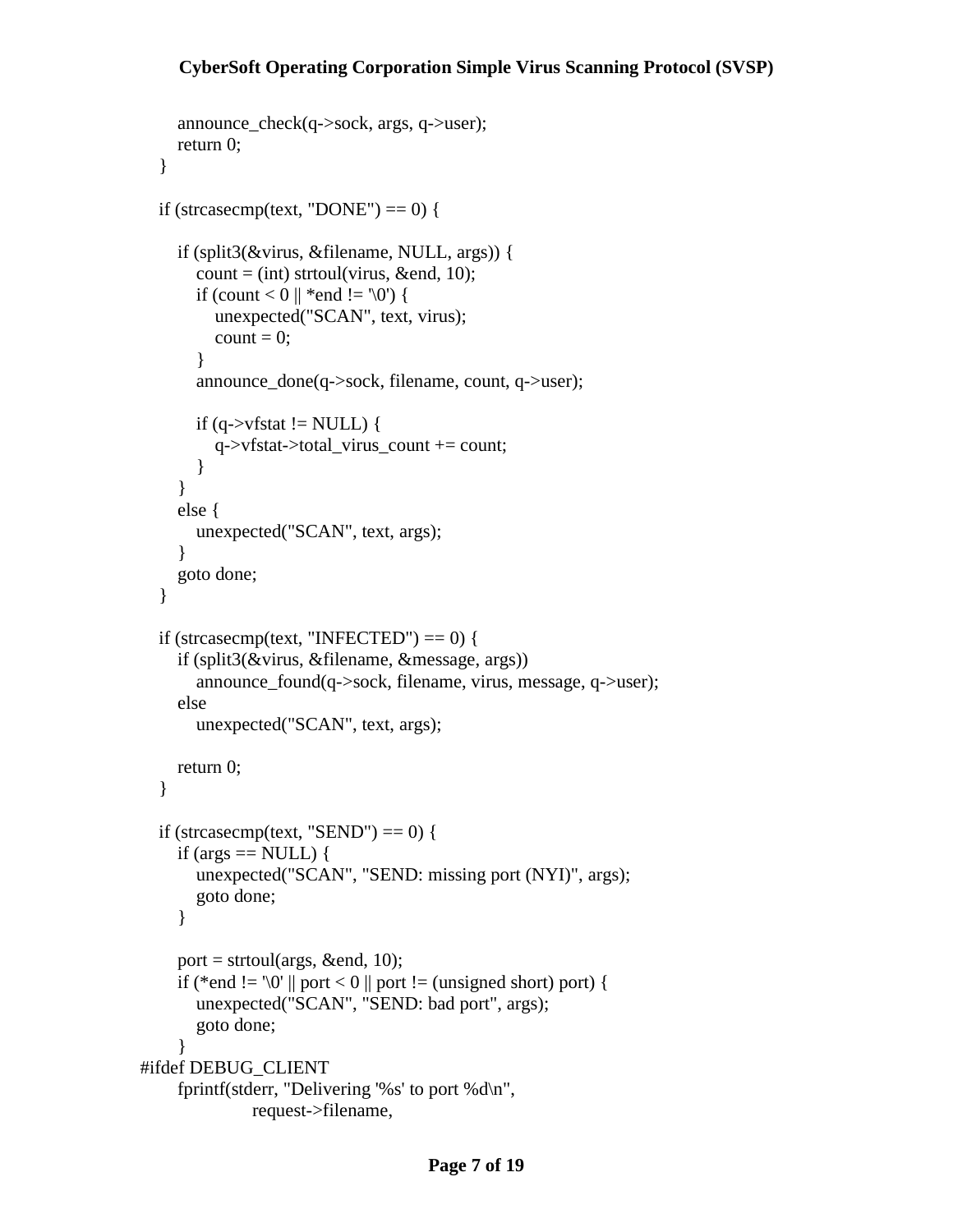```
 (int) port);
#endif
      file = open(request->filename, O_RDONLY);
    if (file \leq 0) {
        perror(request->filename);
        goto done;
      }
     for (;;) {
       error = channel = open\_channel(server, (int) port);
       if (channel \geq=0)
           break;
        if (!is_temporary(error)) {
          printf("##==>>> SCAN channel failed: %s\n", strerror(-error));
        }
       if (communicate() == 0) {
          if (option.quiet \leq 1 && !waiting ++)
             printf("##==> Waiting for response from server\n");
           throttle();
        }
      }
     for (:;) \{bytes = read(file, but, size of but);if (bytes \leq 0) {
           printf("##==>>> SCAN read failed: %s\n", strerror(-error));
          error = bytes; break;
        }
       if (bytes == 0) {
#ifdef DEBUG_CLIENT
           fprintf(stderr, "Delivered '%s' to port %d\n",
                     request->filename,
                     (int) port);
#endif
          error = 0;
           break;
        }
        error = send_command(channel, buf, bytes);
       if (error \leq 0) {
          printf("##==>>> SCAN channel SEND failed: %s\n",
               strerror(-error));
           break;
        }
       if (error \leq bytes) {
```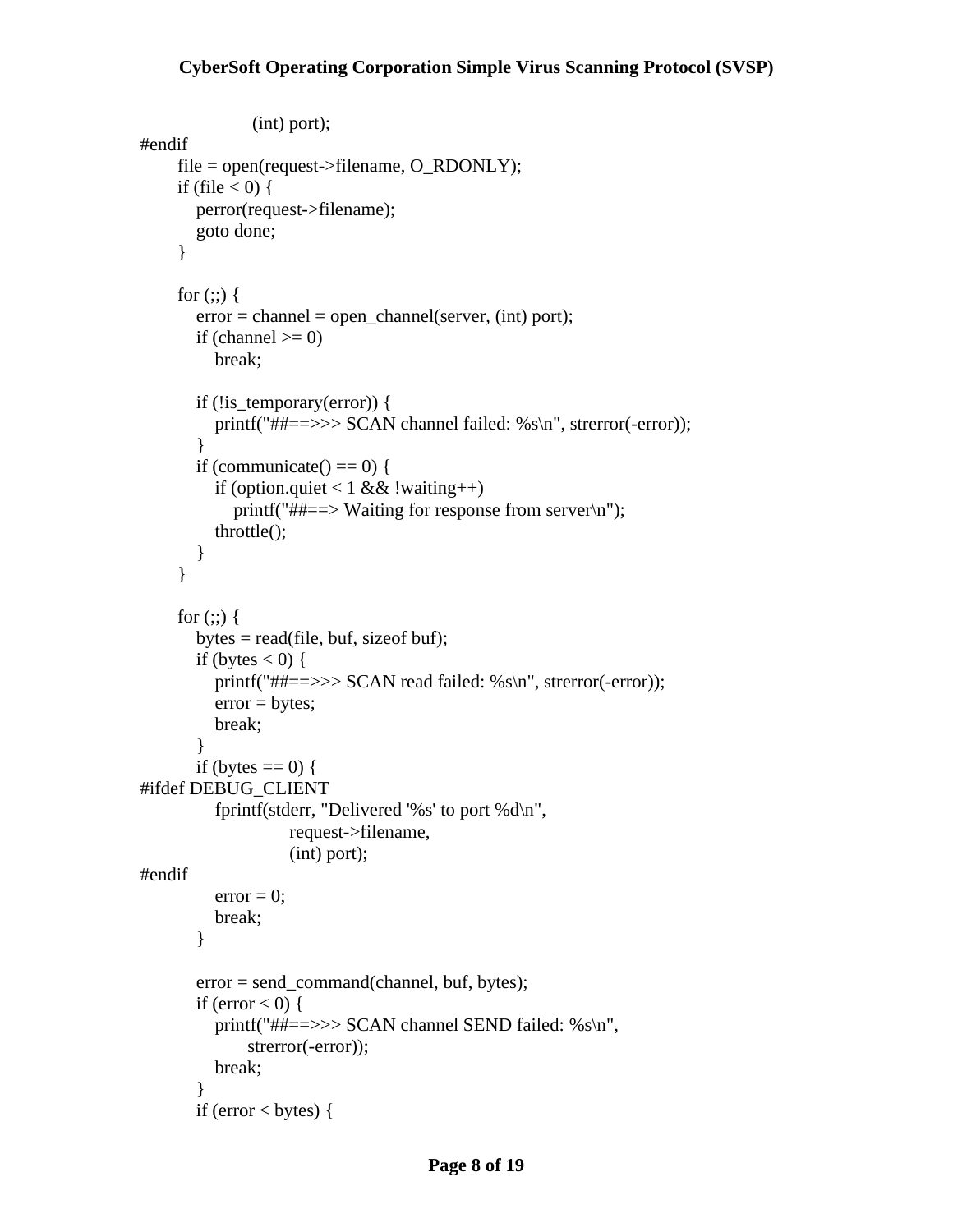```
 unexpected("SCAN", "SEND", "not all data received");
          break;
        }
       if (communicate() == 0)
          break;
      }
      close(file);
     if (error < 0)
        goto done;
      error = close_channel(channel);
    if (error \leq 0)
        goto done;
     return 0;
   }
  error = errmsg(text);if (error < 0) {
    printf("##==>>> SCAN command failed: %s, %s\n",
          strerror(-error),
          args);
      goto done;
   }
   unexpected("SCAN", text, args);
 done:
  ...
  ...
  ...
  if (request != NULL) {
      if (request->filename != NULL)
        free((char *) request->filename);
     free(request);
   }
  count = -q->pending_requests;
#ifdef DEBUG_CLIENT
   fprintf(stderr, "REQUEST COMPLETE, %d PENDING\n", count);
#endif
```
 ... ...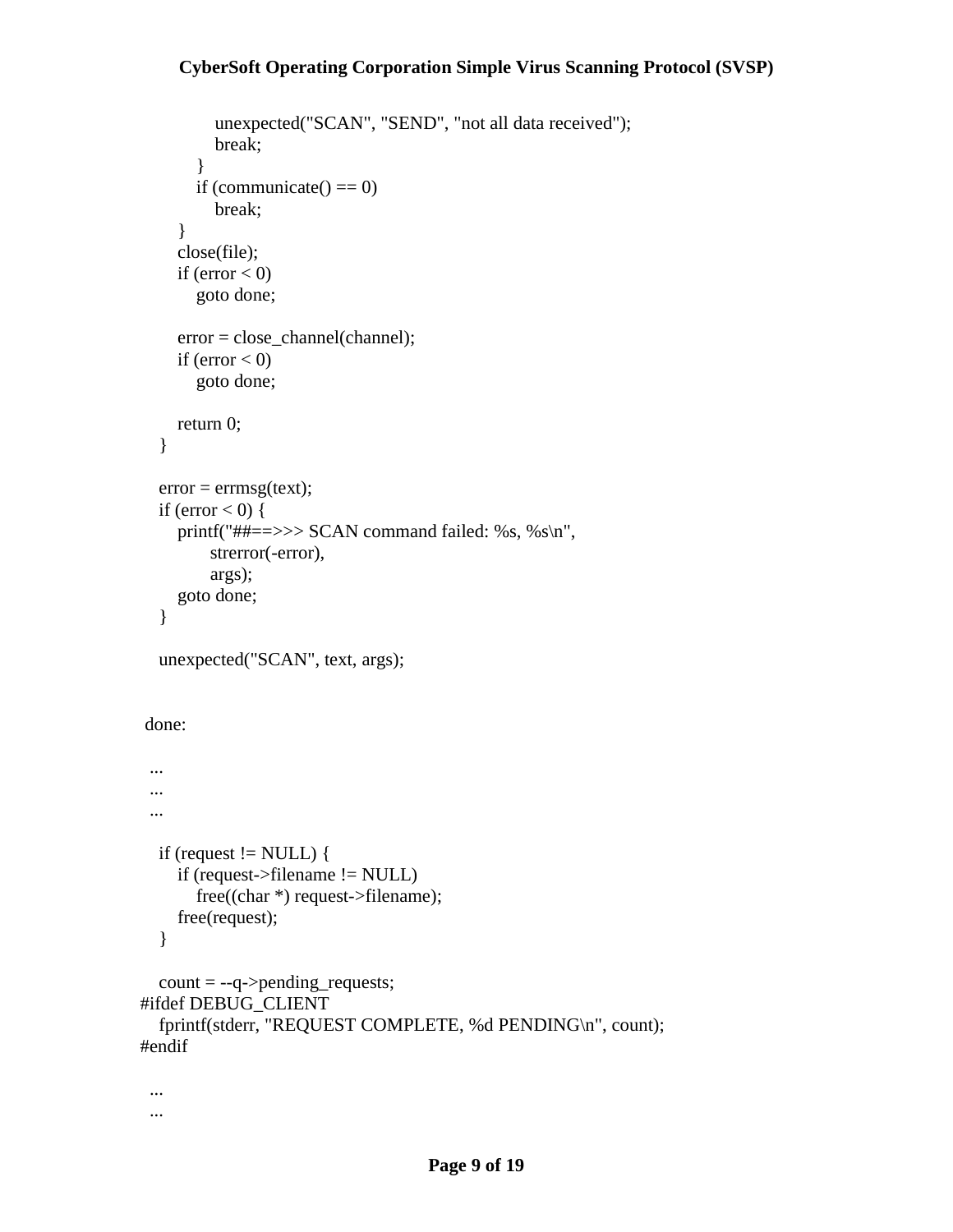```
return count >= 0;
}
static int
scan_request(const char *filename, int status, void *data)
{
   int use_local = option.localhost;
  struct queue_data *q = data;
  const struct vfconf *config = q->config;
   struct per_request *request = NULL;
   const char *failure = NULL;
  int id, server = -1;
  int waiting = 0;
   int error;
   if (filematch(filename, config->noscans)) {
     if (option.quiet \leq 1)
        printf("##==> Not scanning: \"%s\"\n", filename);
     return 0;
   }
  if (status \leq 0) {
    error = status; failure = filename;
      goto fail;
   }
   if ((status & WALK_LINK) &&
      ((!config->follow_symlinks && (status & WALK_DIR)) ||
      (config->ignore_symlinks && (status & WALK_FILE)))) {
    if (option.quiet \leq 1)
       printf("##==> Not scanning: \"%s\"\n", filename);
     return 0;
   }
   if (use_local && filename[0] != '/') {
     if (option.quiet \leq 1)
       printf("##==>> Ignoring --localhost for relative filename\n");
    use local = 0;
   }
   if ((status & WALK_DIR) && !use_local) {
    return 1; \frac{\partial f}{\partial x} /* Nothing more to do, all handled inside walk() */
   }
```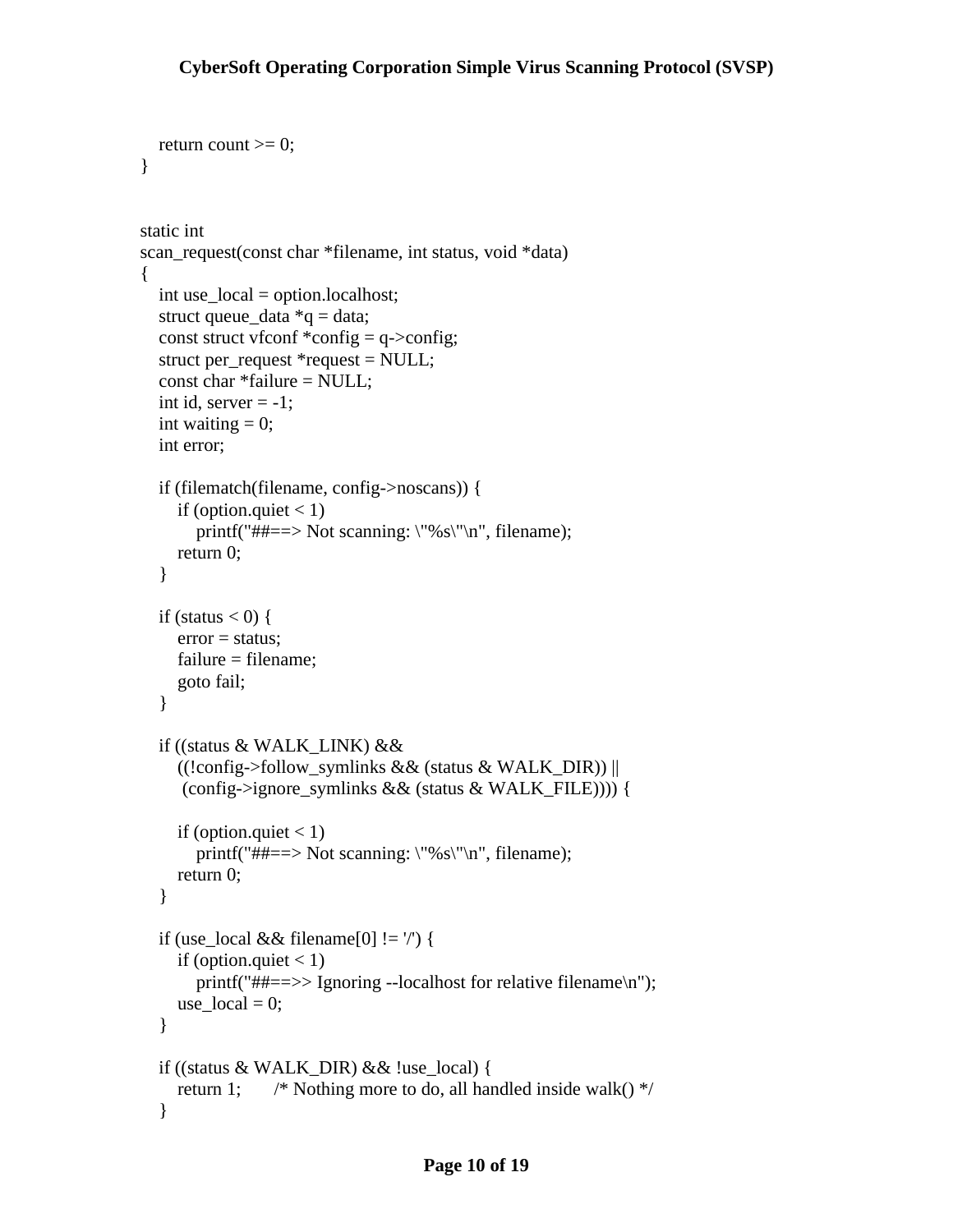```
 error = server = select_server();
if (server \leq 0) {
   failure = "select_server()";
   goto fail;
 }
 set_busy(server);
error = set\_options(server, q->config);if (error \leq 0) {
  failure = "set_options()";
   goto fail;
 }
 /* free() called in handle_scan()
 */
request = calloc(1, size of * request);
if (request == NULL) {
   error = -ENOMEM;
  failure = "vf_scan()";
   goto fail;
 }
request ->filename = strdup(filename);
if (filename == NULL) {
   error = -ENOMEM;
  failure = "vf_scan()";
   goto fail;
 }
request->queue_data = q;
for (;;) {
   id = request_id(server, request, handle_scan, &q->result, "SCAN");
  if (id \leq 0 && is_temporary(id)) {
     if (communicate() == 0) {
        if (option.quiet \leq 1 && !waiting ++)
           printf("##==> Waiting for response from server\n");
         throttle();
      }
      continue;
    }
  if (id < 0) {
     error = id;
     failure = "request_id()";
      goto fail;
    }
   break;
 }
```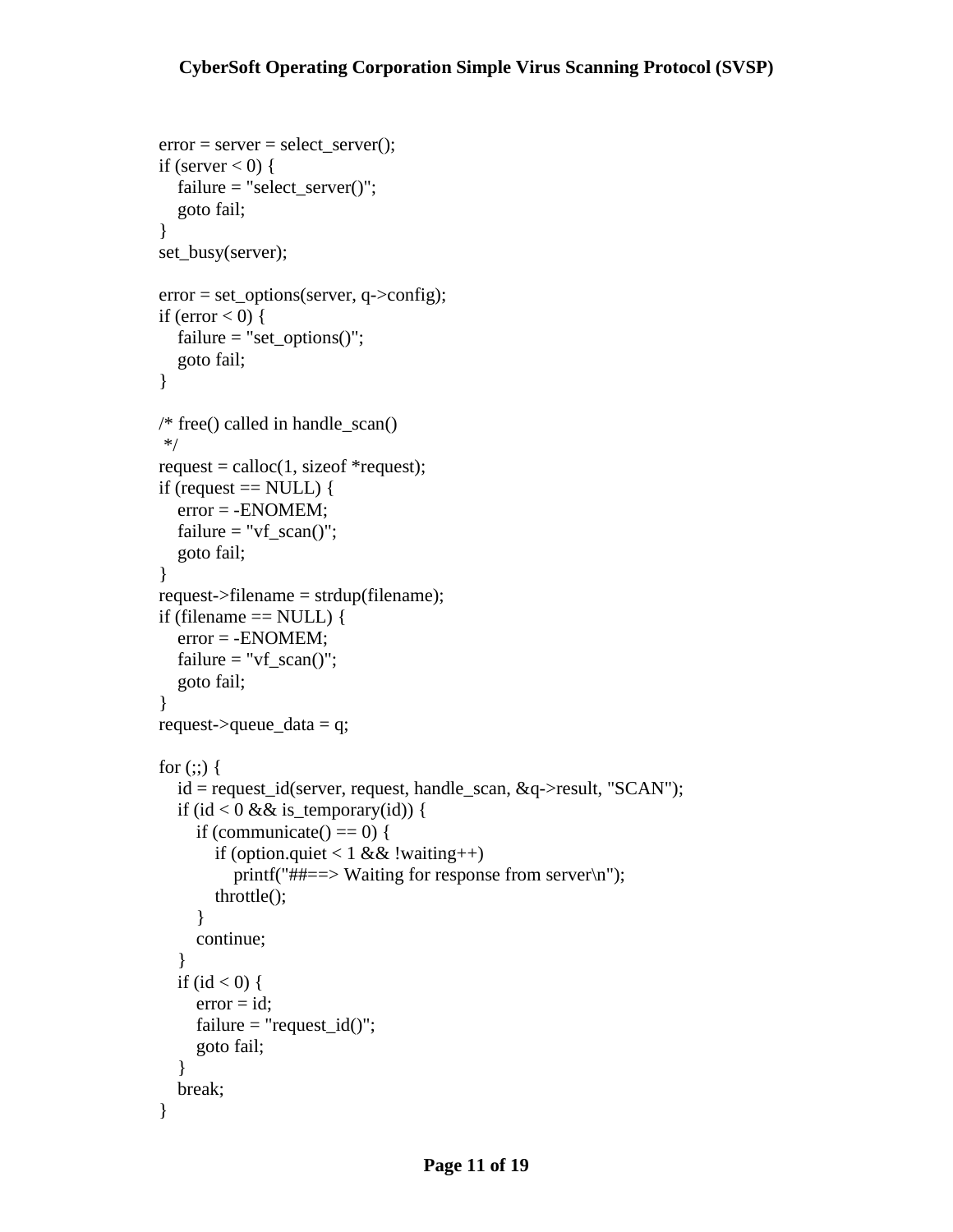```
 error = send_commands(server,
                 "%d SCAN/%s %s\r\n",
                 id,
                 use_local ? "FILE" : "REQUEST",
                 filename);
  if (error < 0)
      goto fail;
   ++q->pending_requests;
#ifdef DEBUG_CLIENT
   fprintf(stderr, "NEW REQUEST, %d PENDING\n", q->pending_requests);
#endif
   return !(status & WALK_DIR); /* SCAN/FILE recurses on the server */
 fail:
  if (server \geq 0)
      set_available(server);
  if (request != NULL) {
      if (request->filename != NULL)
        free((char *) request->filename);
      free(request);
   }
  if (failure != NULL) {
      errno = -error;
      perror(failure);
   }
   return error;
}
...
...
...
static struct queue_data *queue = NULL;
...
...
...
int
vf_queue(const struct vfconf *config,
```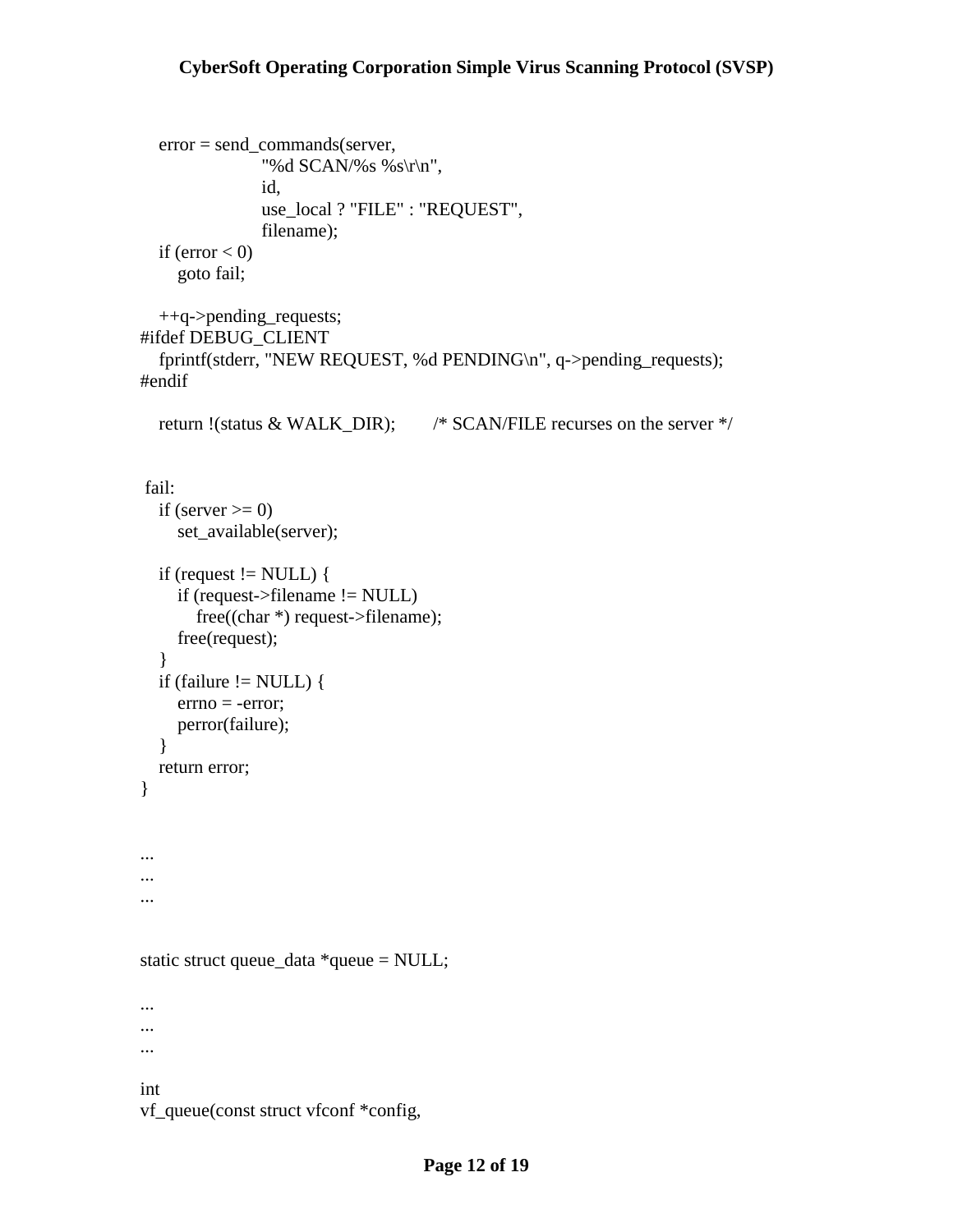```
 int sock,
      const char *filename,
      FILE *file,
      long size,
      int type,
      struct vf *vf,
      struct vfstat *vfstat,
      void *user)
{
   int error;
   struct queue_data *next;
  if (queue != NULL && queue->pending_requests \leq 0) {
      while (queue->next != NULL && queue->next->pending_requests <= 0) {
       next = queue->next;queue->next = next->next;
        free(next);
      }
   }
   else {
     next = queue;queue = calo(1, sizeof *queue);if (queue == NULL)
        return -ENOMEM;
    queue->next = next;
   }
  queue->config = config;
  queue-\rightarrowvfstat = vfstat;
  queue->sock =sock;
   queue->user = user;
   switch (type) {
   case VF_FILE_SCAN:
      error = process_file(file, filename, config, queue);
      break;
   ...
   ...
   ...
   ...
   default:
      error = -EINVAL;
   }
```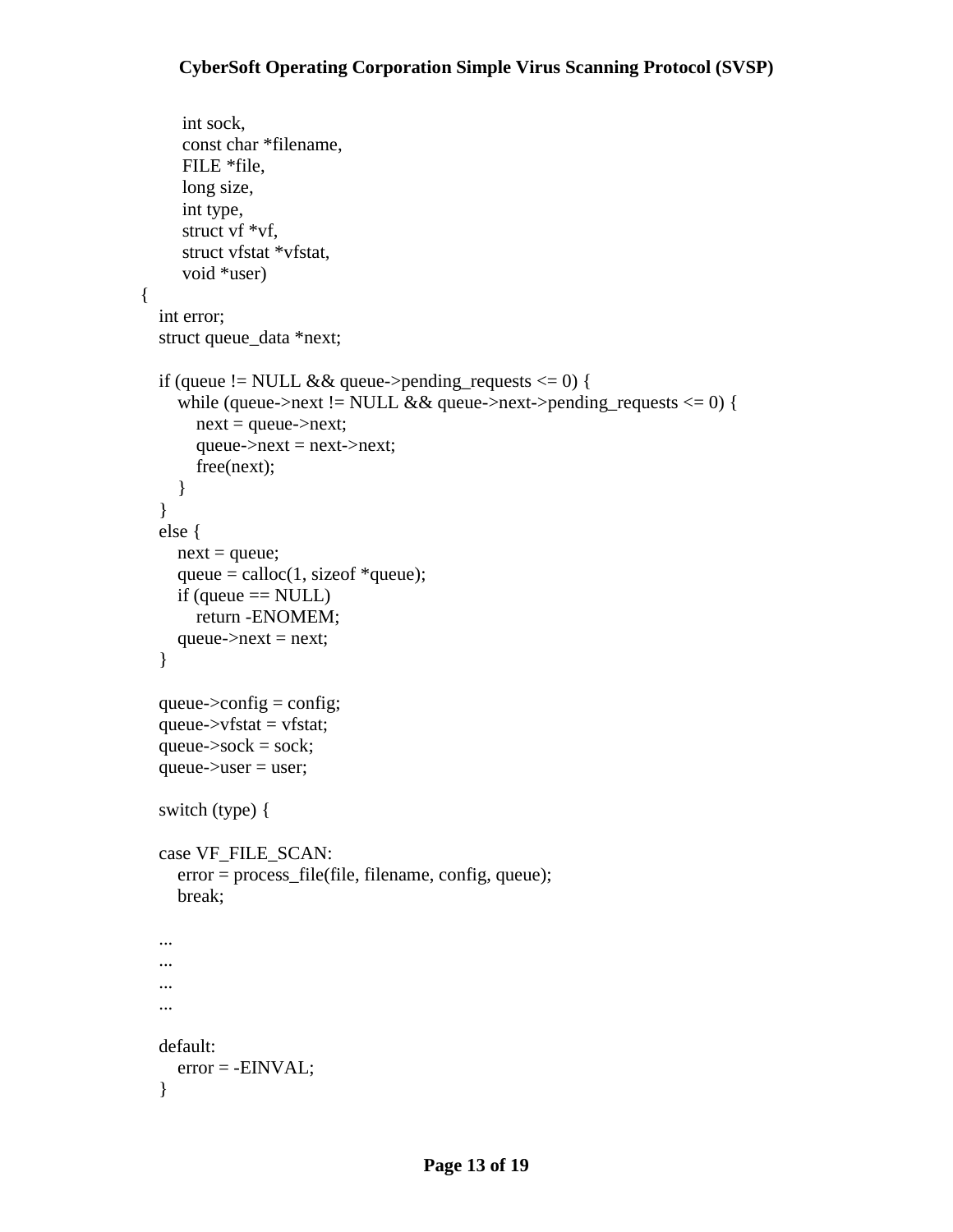```
if (file != NULL)
      fclose(file);
   return error;
}
...
...
...
```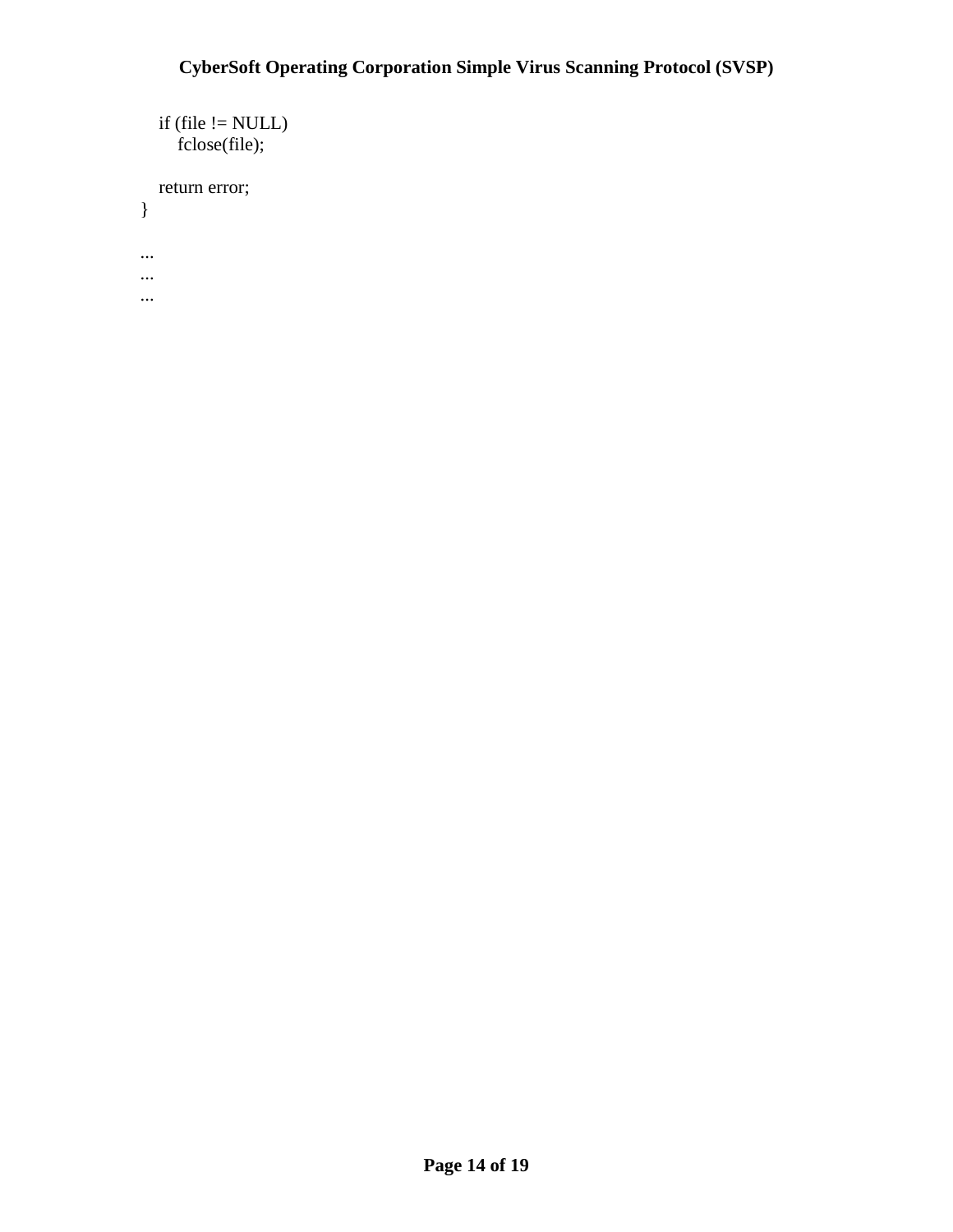# **SVSP Frequently Asked Questions**

**1 ) I verified that the data that I sent to the vfindd socket was read using truss, however vfindd didn't seem to process all of the data. Sometimes sending more commands to vfindd would cause the unprocessed commands to process. A work around is to send a new line, which causes the commands to be processed.**

*We recognized that the situation happens when a user uses telnet to send multiple scanrequests to vfindd at the same time, but it does not happen when users use vfindc (vfindclient) which is provided as the default client. The source code example provided with this document is from the working vfindc program.*

*The cause of this situation is if you try to send multiple SVSP-commands on one request. Basically, VfindD handles the requests from a client using event (request)-drivenapproach to optimize its performance for scanning and reduce some additional loads, which are not directly, related its scanning operation. The VfindD program uses a newline ("\r\n" or "\n") as its parsing delimiter to recognize a valid SVSP-command in the stream. In other words, the scan-procedure (or any responses) on VfindD is invoked only when a new request from a client has arrived on the socket.* 

*If a request arrives at VfindD through a socket, VfindD reads all the data on the socket and save it to its queue. VfindD then picks-up one request from the queue to start scanning. This situation is good under the situation when one request has one SVSPcommand. Of course, a client can send multiple requests without any problem if each request has one command but if a client tries to send multiple SVSP-commands in one request, you may meet a "buffered scanning situation". Since one request will invoke one scan even though the remaining commands are still in the queue, the second command which was in the first request may need to wait for the next new request to be run in a FIFO manner.* 

*We recommend that a client sends one command per request but you can send multiple requests on the same socket. This approach was already implemented in vfindc (vfindclient) and it can be easily implemented by users in different programming languages. The only exceptional case in which this approach may not be easy is the situation if a customer uses telnet to send files/directories to VfindD. That is because the "telnet" requests users to input all data manually and there is no room for an user to implement the logic/approach recommended above. In this case, we recommend that an user gathers all the files in one directory and send the directory name as one request. Following are examples of two possible cases of a "buffered scanning situation". This example is for one request with five commands.*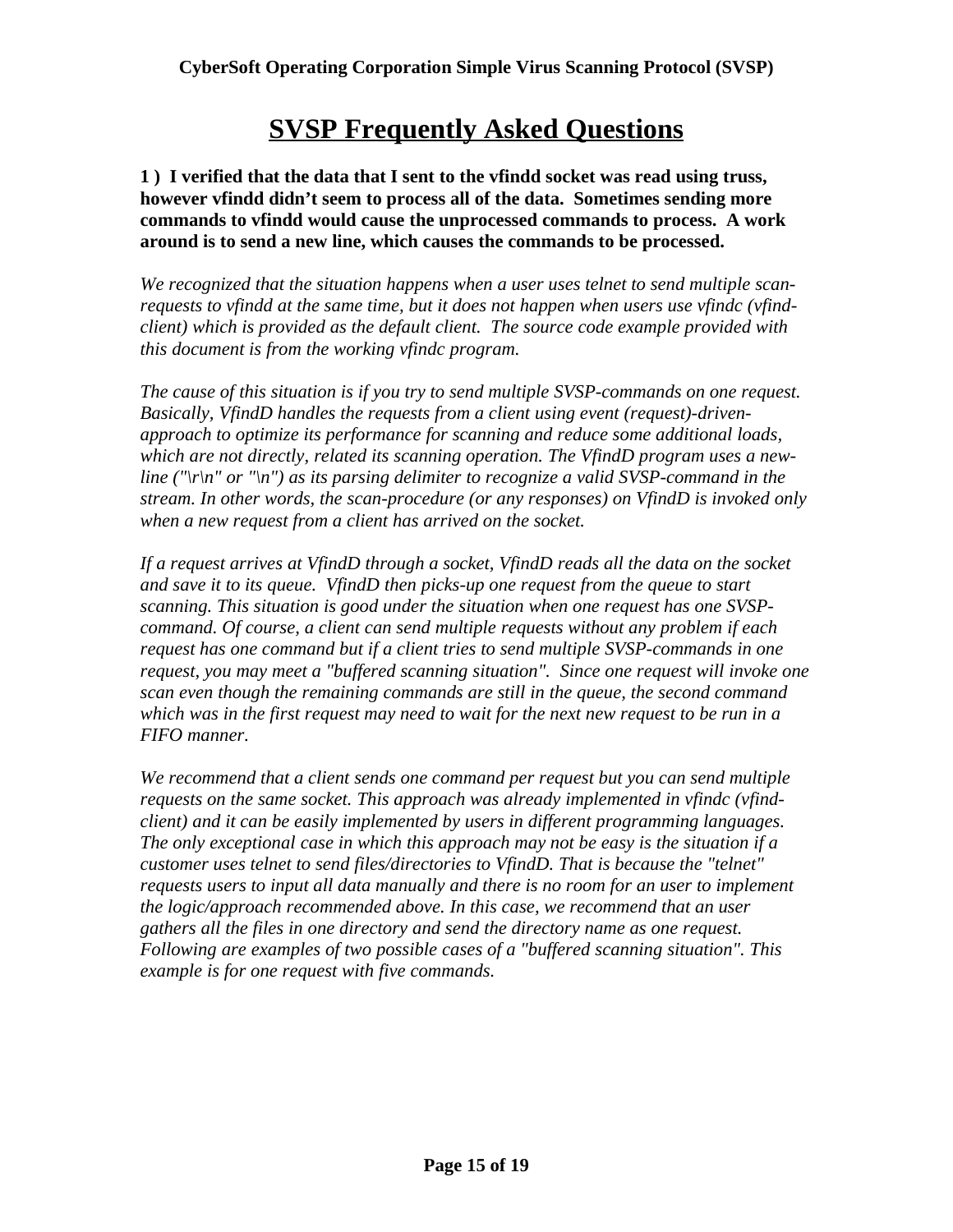# *[1] Case #1*

*Added a new-line ("\r\n"-> Pressing "Enter" when editing a request) at the end of every command when he/she edits the ONE request as follows.*

 *SCAN/FILE /dummy/file1.txt SCAN/FILE /dummy/directory1 SCAN/FILE /dummy/file2.txt SCAN/FILE /dummy/directory2 SCAN/FILE /dummy/file3.txt*

#### *Operations on vfindd*

 *When the ONE request (including five commands) arrives at vfindd (socket), vfindd reads all the data in the socket. All five commands (as a ONE request) were saved in the daemon-queue, and the event-handler invokes scan-process for the request in the queue. After parsing the request using the new-line delimiter ("\r\n" or "\n"), the first command is recognized as a formal command from the client and started its scanning. The other four commands are still in the queue and wait for the next request from the client. The next request may be a formal command or just new-line ("Enter"), and the commands in the queue start scanning (eventually) on a FIFO-basis. The request to invoke the event-handler should be from a client.*

## *[2] Case #2*

 *No new-line ("\r\n") at the end of every command when he/she edit the ONE request as follows.*

*SCAN/FILE /dummy/file1.txt SCAN/FILE /dummy/directory1 SCAN/FILE /dummy/file2.txt SCAN/FILE /dummy/directory2 SCAN/FILE /dummy/file3.txt*

# *=> Operations on vfindd*

 *Vfindd sends the "ENOENT" error message to the client, which means "The file or directory does not exist", and wait for the next valid request on the socket. That's because, there is no parsing delimiter (newline) at the end of each command, (after reading and parsing the data) vfindd considers the data/stream in the request as follows.*

 *- "SCAN/FILE" ==> The formal (and first) SVSP command, and*

*- All the remaining data after the "SCAN/FILE"==> file/directory name. It's because there is no newline at the end of one command. Of course, there is no file/directory-name like "/dummy/file1.txt ... SCAN/FILE /dummy/file3.txt", and vfindd sends "ENOENT" message to the client, which means "File or Directory does not exist."*

*This answer was tested using VSTK-T Version 179.*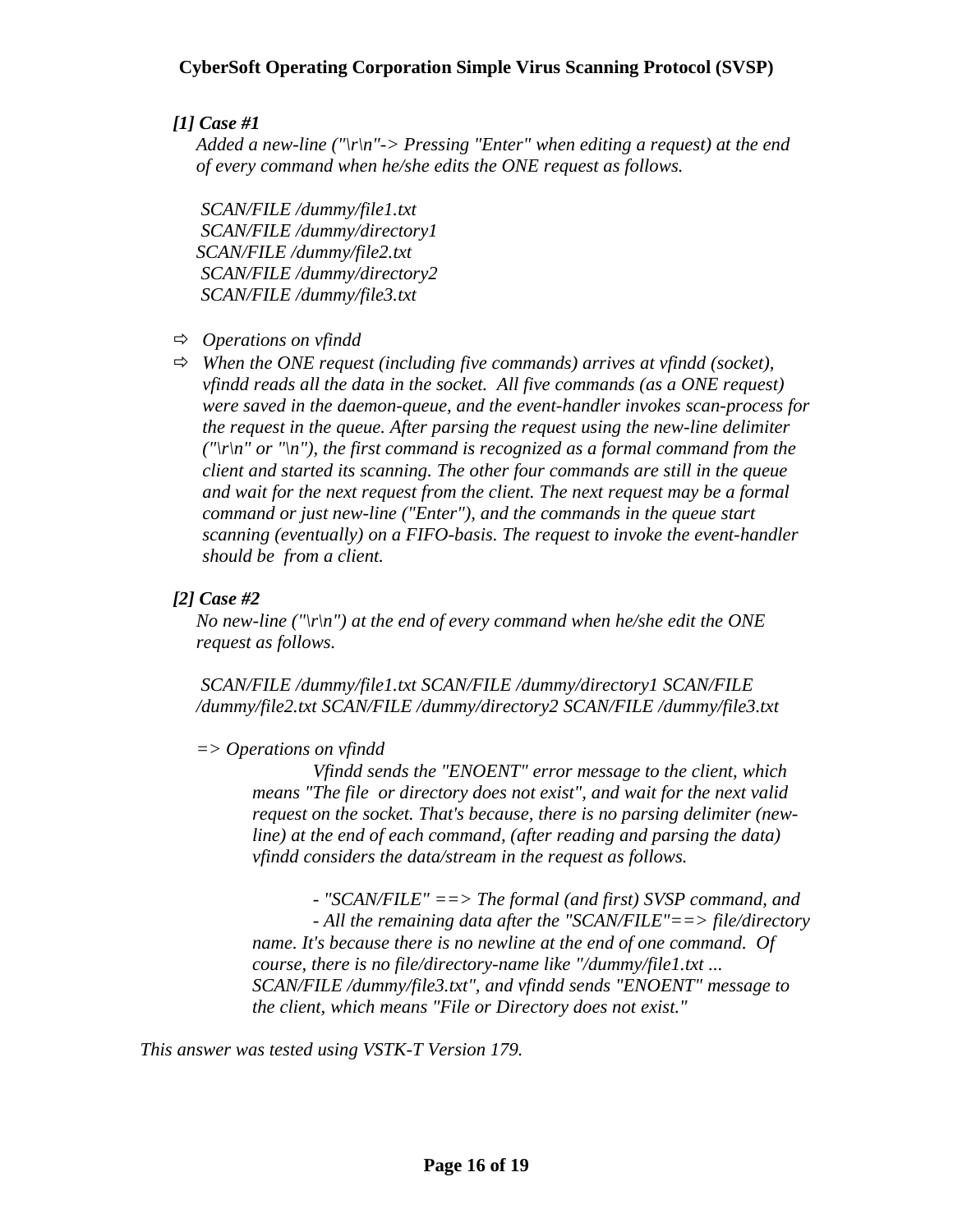# **2 ) VfindD misses QUEUED responses.**

*Unlike the "SCANNING","DONE" or "Exx.. (Error names)", the "QUEUED" response from vfindd-mt MAY not be sent to the client especially if you use the multi-threading option with many threads and many files. So, do not use the "QUEUED" response as your trigger index for another action in your application.*

*The reason is that (under multi-thread environment) the thread for adding target files to the internal scan-queue and the thread(s) to pop-up the task from the queue (and start the scan a file) are different threads. After target files are added to the scan-queue by the main thread, other new created threads try to pop-up each task from the queue and start scanning. The order of adding the files to the scan-queue is independent of the order for pop-up (and scanning) the files by new thread by the operating systems kernel's thread scheduler.*

*The main thread takes the filenames and adds them to the scan-queue. Then it does some internal logging procedure, and then tries to send the "QUEUED" response to the client if the task (file) in the scan-queue is still in the queue, in other words, it has not started scanning.*

*In most cases, especially if the number of target files is big (which means the number of newly created threads is big), the "QUEUED" message is sent to the client to inform that the task/file was queued for scan, however in some cases, the "QUEUED" message may not be sent to the client, because the queued task/file was popped quickly by another thread and started scanning BEFORE the main thread could check if the task is still in the queue. When the main thread checks the status, if the task is already popped and started scanning, the main thread does not send the "QUEUED" message because the file is not in QUEUE, it is in process. This answer was tested using VSTK-T Version 179.*

# **3) Sending bad commands or random data causes vfindd to crash.**

VfindD sends an "EINVAL" message to the client, which means "Unrecognized command", and waits for the next request. We have not been able to cause it to crash using bad commands or random data. Example:

```
# telnet 127.0.0.1 8081 (==> vfindd-mt on port 8081)
Trying 127.0.0.1...
Connected to localhost.localdomain (127.0.0.1).
Escape character is '^]'.
READY
wrongCommand (==> unimplemented command)
EINVAL Unrecognized command: wrongCommand (==> EINVAL from vfindd-mt)
SCAN/FILE /opt/vstk/README.txt
QUEUED
SCANNING "/opt/vstk/README.txt"
```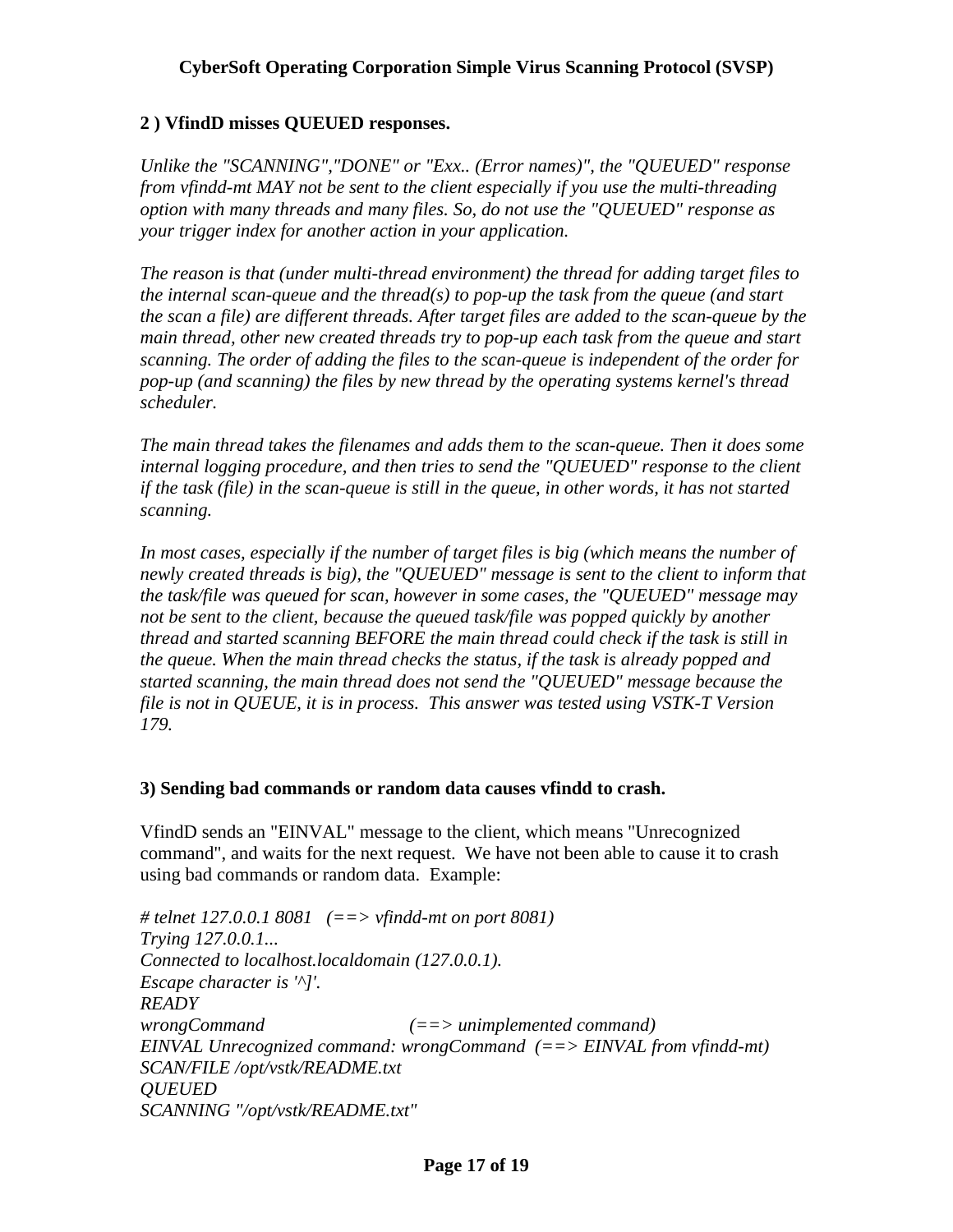*DONE 0 : "/opt/vstk/README.txt"*

*As you can see from this test we are not able to cause vfindd to crash by sending it bad commands. Further tests show that sending random data also does not cause it to crash. We are not aware of this problem with any version of vfindd, however if you are using a version prior to VSTK-T 179 you are using an unsupported obsolete version. Please upgrade. This answer was tested using VSTK-T Version 179.*

## **4 ) If the vfindd process receives a request to scan a nonexistent file the client request to close the connection is not handled gracefully.**

VfindD sends a "ENOENT" message to the client, which means "File or Directory does not exist", and waits for the next request. Example:

*# telnet 127.0.0.1 8081 Trying 127.0.0.1... Connected to localhost.localdomain (127.0.0.1). Escape character is '^]'. READY SCAN/FILE nonexist QUEUED ENOENT "nonexist" (==> ENOENT from vfindd-mt)*

*As you can see from this test we are not able to cause vfindd to fail in any way by sending it a request to scan a nonexistent file. This answer was tested using VSTK-T Version 179.*

# **5 ) VFindd appears to create Zombie threads.**

*All the threads generated from the process (vfindd-mt) are terminated if the process (vfindd-mt) is terminated. Please check if you invoked another vfindd-mt on different port(s) and they are not terminated. This answer was tested using VSTK-T Version 179.*

# **6) How many copies of the vfindd daemon can I run at the same time?**

*As many as your system has resources for. You can run multiple VfindD(s) on different ports with "--SVSP-port=" option. Without this option, VfindD uses 8081 as its default port to listen the SVSP-connection. This answer was tested using VSTK-T Version 179.*

# **7) Are there other APIs beyond SVSP?**

*Yes, but SVSP is the one that we recommend. We also support APIs that are unpublished for specific customers and we support the ClamAV API for use of vfindd with open source programs that conform to the ClamAV API.*